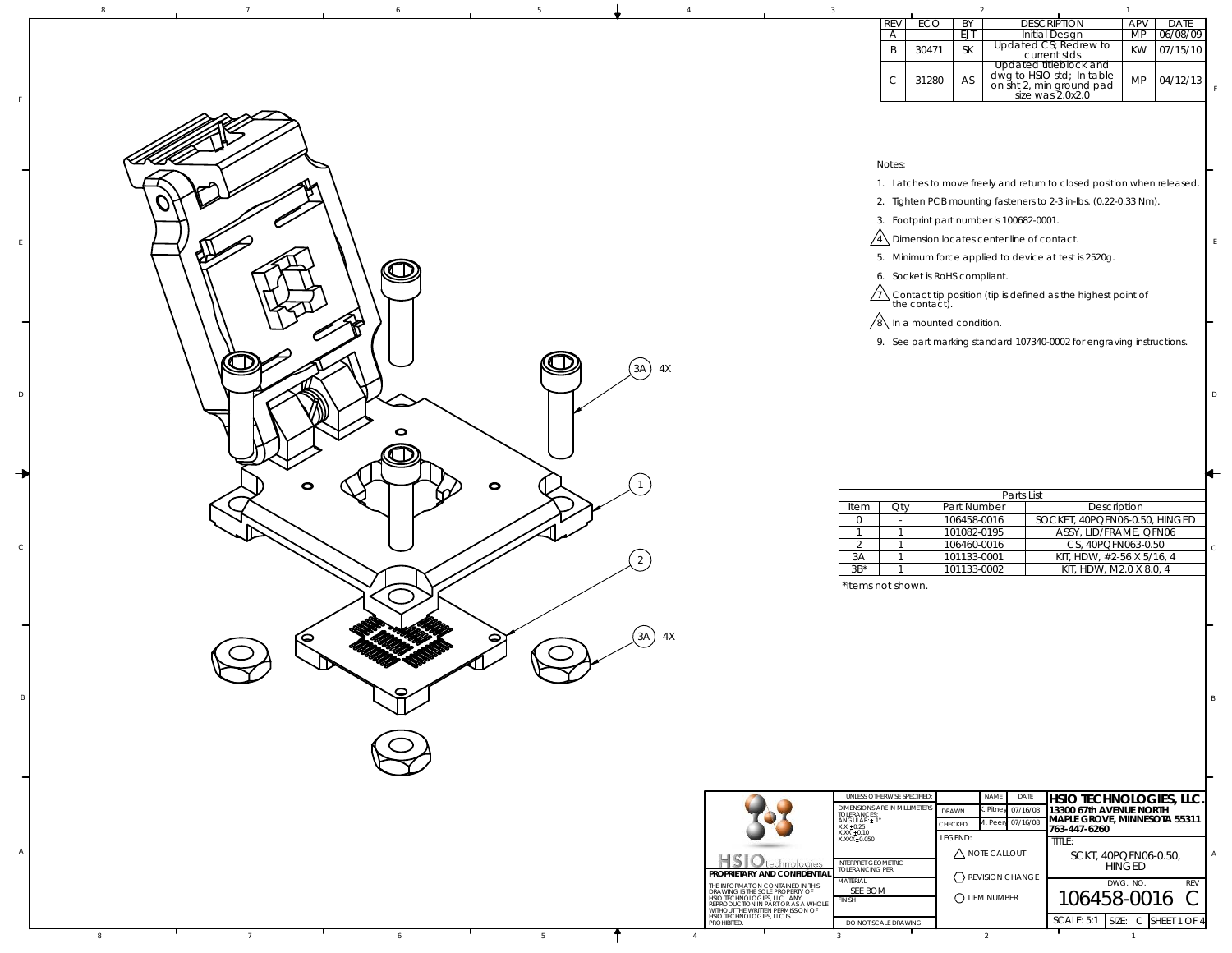

7 6

8

D

A



6 5 5  $\frac{1}{4}$  4 3  $\frac{3}{2}$  2 2

4

 $\,$  5





8 7 7 6 6 5



4

 $\mathsf D$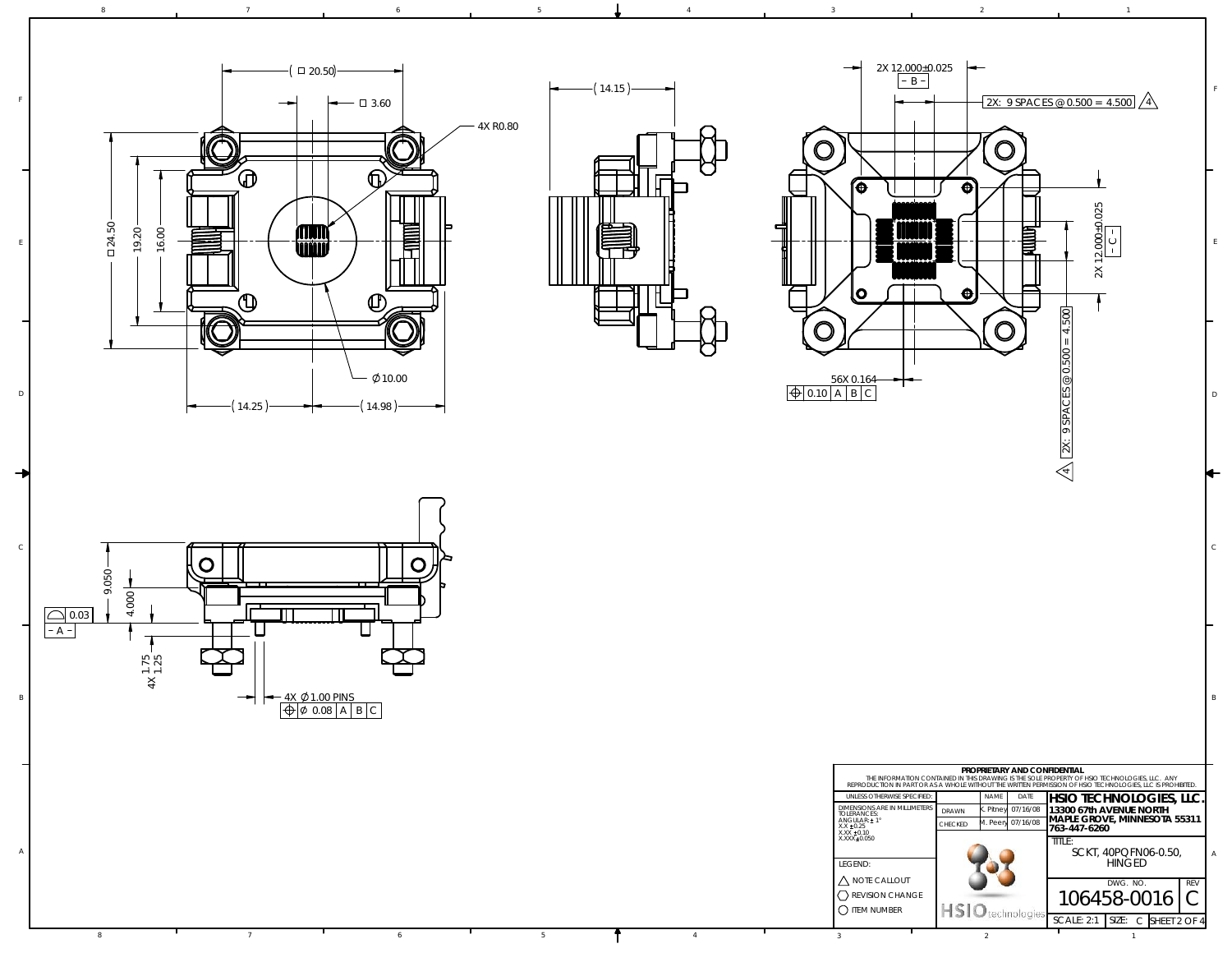